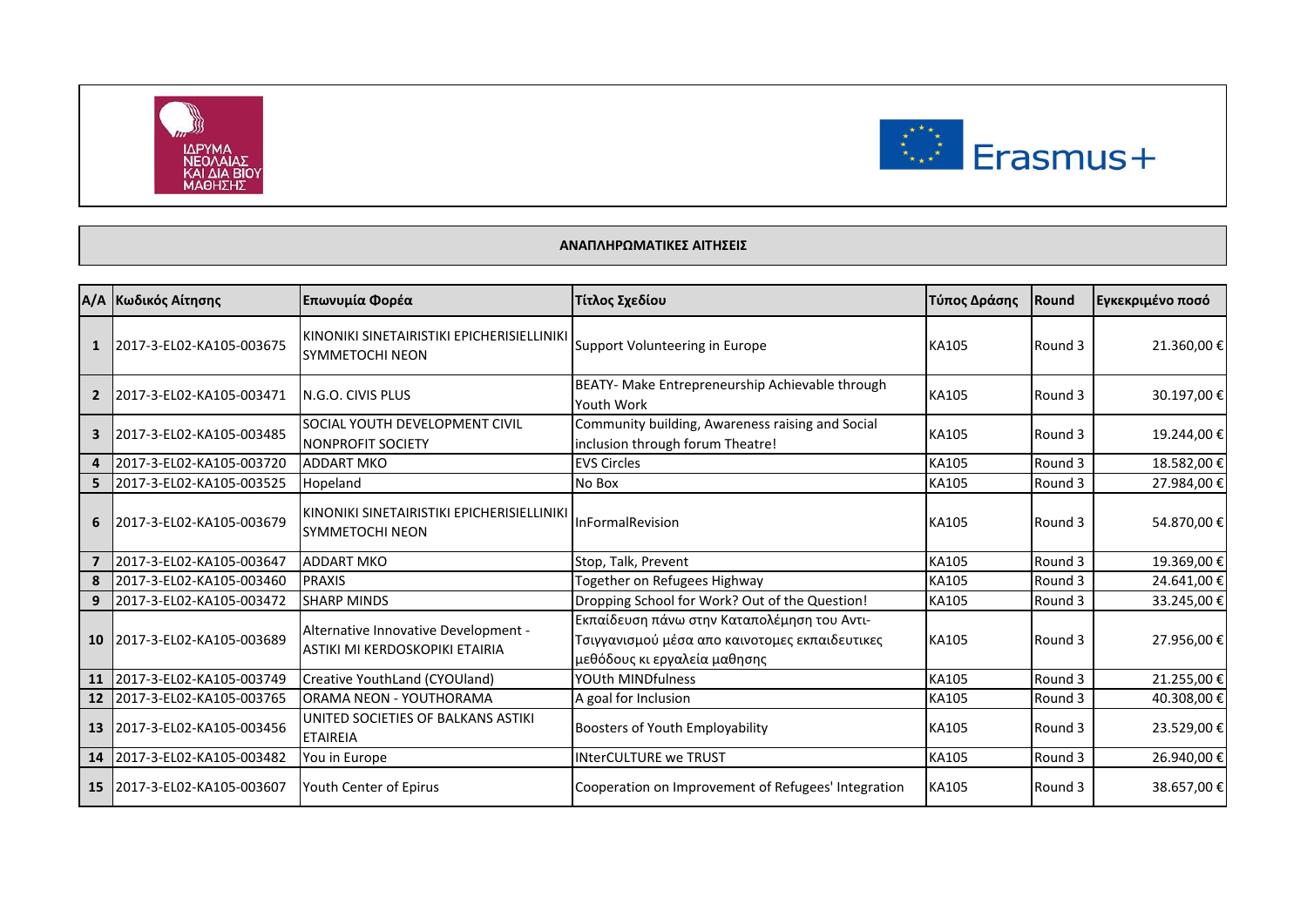| 16 | 2017-3-EL02-KA105-003454 | Civil Education & Training Platform - Hellas                         | www.refEUgees.SOS                                                    | KA105 | Round 3 | 25.205,00€  |
|----|--------------------------|----------------------------------------------------------------------|----------------------------------------------------------------------|-------|---------|-------------|
| 17 | 2017-3-EL02-KA105-003467 | Civil Education & Training Platform - Hellas                         | Social Inclusion in Education and Youth Work                         | KA105 | Round 3 | 24.545,00€  |
| 18 | 2017-3-EL02-KA105-003641 | <b>Collective Creativity</b>                                         | Towards Healthy Lifestyle                                            | KA105 | Round 3 | 24.590,00€  |
| 19 | 2017-3-EL02-KA105-003487 | Echo: Atypi Ethelontiki omada                                        | Νεαροί Ρομά μουσικοί                                                 | KA105 | Round 3 | 24.280,00€  |
| 20 | 2017-3-EL02-KA105-003691 | Horizons For Youth                                                   | their homes are taken, their future not PT2                          | KA105 | Round 3 | 23.965,00€  |
| 21 | 2017-3-EL02-KA105-003552 | MONOPATIA ALLILEGIIS                                                 | Wheat, flower - Breadeducate for that                                | KA105 | Round 3 | 35.231,00€  |
| 22 | 2017-3-EL02-KA105-003515 | N.G.O. CIVIS PLUS                                                    | Social-E: Social Entrepreneurship                                    | KA105 | Round 3 | 34.532,00€  |
| 23 | 2017-3-EL02-KA105-003627 | NEANIKI EKSELIXI 18 (M.K.O)                                          | <b>Communication Gap</b>                                             | KA105 | Round 3 | 27.966,00€  |
| 24 | 2017-3-EL02-KA105-003646 | NEOI ELLADOS SE EYROPAIKI DRASI                                      | Come Together for future opportunities                               | KA105 | Round 3 | 34.397,00€  |
| 25 | 2017-3-EL02-KA105-003626 | SINDESMOS SISTIMA KAI GENIA                                          | EVS: It's a kind of Magic                                            | KA105 | Round 3 | 49.189,00€  |
| 26 | 2017-3-EL02-KA105-003469 | You in Europe                                                        | <b>FORum THEatre GENDERS EQUALITY</b>                                | KA105 | Round 3 | 22.426,00 € |
| 27 | 2017-3-EL02-KA105-003605 | Youthnet Hellas                                                      | How to turn Good Ideas into Great Projects!                          | KA105 | Round 3 | 28.836,00€  |
| 28 | 2017-3-EL02-KA105-003516 | Atypi omada neon i Pyli                                              | Κατασκευή και σήμανση ορεινών πεζοπορικών<br>μονοπατιών              | KA105 | Round 3 | 24.280,00€  |
| 29 | 2017-3-EL02-KA105-003659 | Carpe Diem Athens                                                    | Capture the nature                                                   | KA105 | Round 3 | 14.778,00€  |
| 30 | 2017-3-EL02-KA105-003702 | FILOXENIA DIAPOLITISMIKI PERIVALLONTIKI<br><b>ORGANOSI</b>           | <b>EKOFILI</b>                                                       | KA105 | Round 3 | 18.156,00€  |
| 31 | 2017-3-EL02-KA105-003493 | INSTITOUTO POLITISMOU LAOGRAFIAS<br>ATHLITISMOU KAI NEON TEHNOLOGION | Διδάσκοντας πολιτισμό με έξυπνους τρόπους                            | KA105 | Round 3 | 23.874,00€  |
| 32 | 2017-3-EL02-KA105-003500 | Modern Youth of Greece                                               | <b>iWork</b>                                                         | KA105 | Round 3 | 20.220,00€  |
| 33 | 2017-3-EL02-KA105-003548 | N.G.O. CIVIS PLUS                                                    | <b>Express Participation</b>                                         | KA105 | Round 3 | 35.376,00€  |
| 34 | 2017-3-EL02-KA105-003475 | SOCIAL YOUTH DEVELOPMENT CIVIL<br>NONPROFIT SOCIETY                  | <b>Frequently Unseen Genders</b>                                     | KA105 | Round 3 | 19.282,00€  |
| 35 | 2017-3-EL02-KA105-003517 | SOCIAL YOUTH DEVELOPMENT CIVIL<br><b>NONPROFIT SOCIETY</b>           | <b>ARTIVISTES: Together against Racism and Discrimination</b>        | KA105 | Round 3 | 22.210,00€  |
| 36 | 2017-3-EL02-KA105-003576 | SOCIAL YOUTH DEVELOPMENT CIVIL<br><b>NONPROFIT SOCIETY</b>           | Facilitate the ACTion!                                               | KA105 | Round 3 | 17.200,00€  |
| 37 | 2017-3-EL02-KA105-003451 | UNITED SOCIETIES OF BALKANS ASTIKI<br><b>ETAIREIA</b>                | Multipliers for Peace in 3-steps                                     | KA105 | Round 3 | 29.338,00 € |
| 38 | 2017-3-EL02-KA105-003481 | Atypi omada neon i Pyli                                              | Αγροτουρισμός: ένα νεανικό πείραμα συλλογικής<br>επιχειρηματικότητας | KA105 | Round 3 | 25.400,00€  |
| 39 | 2017-3-EL02-KA105-003566 | ENTREPRENEURSHIP AND SOCIAL<br><b>ECONOMY GROUP</b>                  | 60 Years of European Solidarity                                      | KA105 | Round 3 | 45.861,00€  |
| 40 | 2017-3-EL02-KA105-003742 | <b>Europe Express</b>                                                | InTolerance+                                                         | KA105 | Round 3 | 38.754,00 € |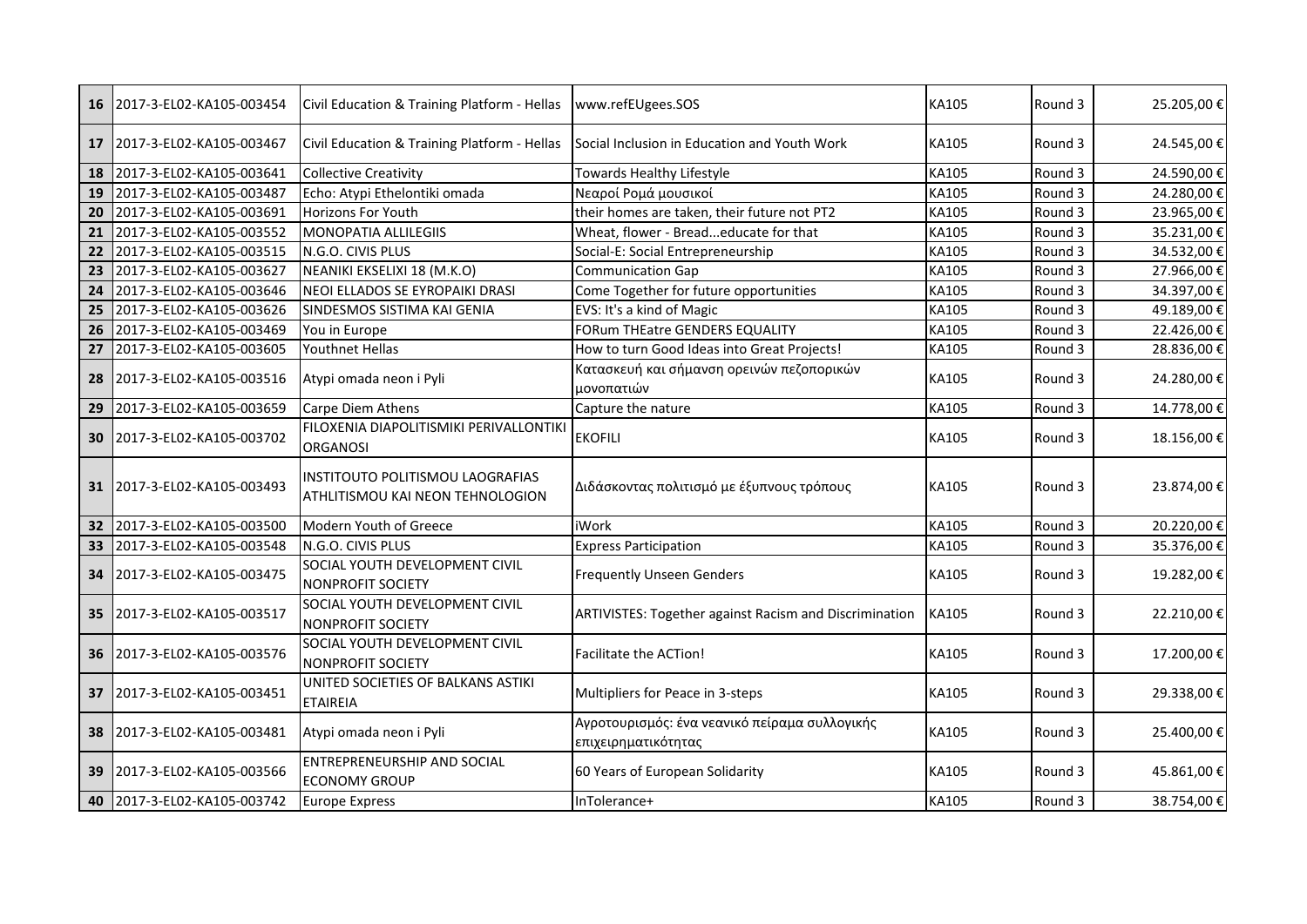| 41 | 2017-3-EL02-KA105-003638 | OMILOS ENERGON NEON FLORINAS OE NEF EVSolidarity Corps                 |                                                                                                                                                          | KA105        | Round 3 | 19.267,00€  |
|----|--------------------------|------------------------------------------------------------------------|----------------------------------------------------------------------------------------------------------------------------------------------------------|--------------|---------|-------------|
| 42 | 2017-3-EL02-KA105-003483 | <b>Omilos Unesco Serron Ellados</b>                                    | Brace up Youth Leadership                                                                                                                                | KA105        | Round 3 | 24.601,00€  |
| 43 | 2017-3-EL02-KA105-003441 | UNITED SOCIETIES OF BALKANS ASTIKI<br><b>ETAIREIA</b>                  | Coexist                                                                                                                                                  | KA105        | Round 3 | 25.519,00€  |
| 44 | 2017-3-EL02-KA105-003448 | UNITED SOCIETIES OF BALKANS ASTIKI<br><b>ETAIREIA</b>                  | Balkan heArt Infinity                                                                                                                                    | KA105        | Round 3 | 34.300,00€  |
| 45 | 2017-3-EL02-KA105-003701 | Carpe Diem Athens                                                      | Let's lead                                                                                                                                               | KA105        | Round 3 | 17.282,00€  |
| 46 | 2017-3-EL02-KA105-003663 | Horizons For Youth                                                     | <b>SAY NO TO ISLAMOPHOBIA</b>                                                                                                                            | <b>KA105</b> | Round 3 | 21.351,00 € |
| 47 | 2017-3-EL02-KA105-003611 | Creative YouthLand (CYOUland)                                          | The Art of Equality                                                                                                                                      | KA105        | Round 3 | 26.005,00€  |
| 48 | 2017-3-EL02-KA105-003510 | <b>EN.O GREECE</b>                                                     | YOUNG WINE PLAYERS                                                                                                                                       | KA105        | Round 3 | 18.185,00€  |
| 49 | 2017-3-EL02-KA105-003459 | Modern Youth of Greece                                                 | Camera. Action. Promotion. Impact 2.0                                                                                                                    | <b>KA105</b> | Round 3 | 25.362,00€  |
| 50 | 2017-3-EL02-KA105-003661 | Kinimatografikis Texnis Aratos o Soleus                                | Politistiko Somateio Proothisis Theatrikis kai Digi-Do-It! Raising digital competences to improve youth<br>workers awareness campaigns and dissemination | <b>KA105</b> | Round 3 | 15.125,00€  |
| 51 | 2017-3-EL02-KA105-003700 | <b>Group Cube</b>                                                      | Let's Focus On Racialism                                                                                                                                 | KA105        | Round 3 | 19.758,00€  |
| 52 | 2017-3-EL02-KA105-003762 | Informal Group of "YouthRoads"                                         | <b>NEXT</b>                                                                                                                                              | <b>KA105</b> | Round 3 | 28.320,00€  |
| 53 | 2017-3-EL02-KA105-003763 | Informal Group of "YouthRoads"                                         | <b>MOVE IT</b>                                                                                                                                           | <b>KA105</b> | Round 3 | 27.640,00€  |
| 54 | 2017-3-EL02-KA105-003544 | NEANIKI EKSELIXI 18 (M.K.O)                                            | Communication with no words                                                                                                                              | KA105        | Round 3 | 48.780,00€  |
| 55 | 2017-3-EL02-KA105-003757 | SOCIAL INNOVATION AND COHESION<br><b>INSTITUTE</b>                     | The Implementation of Green ICT in Youth<br>Entrepreneurship                                                                                             | KA105        | Round 3 | 21.600,00€  |
| 56 | 2017-3-EL02-KA105-003550 | <b>CULTURAL FOUNDATION ROUTES OF THE</b><br><b>OLIVE TREE</b>          | The Art of Comics For the Refugee Crises                                                                                                                 | KA105        | Round 3 | 17.800,00€  |
| 57 | 2017-3-EL02-KA105-003573 | <b>EN.O GREECE</b>                                                     | <b>MOVE YOURSELF</b>                                                                                                                                     | KA105        | Round 3 | 21.607,00€  |
| 58 | 2017-3-EL02-KA105-003743 | <b>Greek Odysseuses</b>                                                | Don't drive (me) crazy!                                                                                                                                  | KA105        | Round 3 | 35.592,00€  |
| 59 | 2017-3-EL02-KA105-003750 | <b>Greek Odysseuses</b>                                                | Power Of European Talented Romantic Youth                                                                                                                | KA105        | Round 3 | 21.430,00€  |
| 60 | 2017-3-EL02-KA105-003628 | Pythia Informal Group                                                  | Good Health Ambassadors                                                                                                                                  | <b>KA105</b> | Round 3 | 36.550,00€  |
| 61 | 2017-3-EL02-KA105-003719 | Youth Come On Greece                                                   | <b>Active Your Rights</b>                                                                                                                                | KA105        | Round 3 | 32.160,00€  |
| 62 | 2017-3-EL02-KA105-003686 | <b>Youthood Universe</b>                                               | <b>GENDERIZED</b>                                                                                                                                        | KA105        | Round 3 | 21.480,00€  |
| 63 | 2017-3-EL02-KA105-003534 | "FAETHON" Informal Group of young<br>people                            | " Η Αστρονομία ως πυξίδα "<br>Άτυπη μάθηση, Ανάπτυξη δεξιοτήτων, Ενίσχυση<br>δημοκρατικών αξιών                                                          | KA105        | Round 3 | 57.816,00€  |
| 64 | 2017-3-EL02-KA105-003690 | Alternative Innovative Development -<br>ASTIKI MI KERDOSKOPIKI ETAIRIA | Arts & Sports pro Social Inclusion                                                                                                                       | KA105        | Round 3 | 24.588,00 € |
| 65 | 2017-3-EL02-KA105-003731 | Alternative Innovative Development -<br>ASTIKI MI KERDOSKOPIKI ETAIRIA | You(th) against Radicalization, Extremism, Fanaticism                                                                                                    | KA105        | Round 3 | 23.973,00€  |
| 66 | 2017-3-EL02-KA105-003468 | Echo: Atypi Ethelontiki omada                                          | Εκπαιδευτικές παρεμβάσεις σε κέντρο προσφύγων                                                                                                            | KA105        | Round 3 | 25.400,00€  |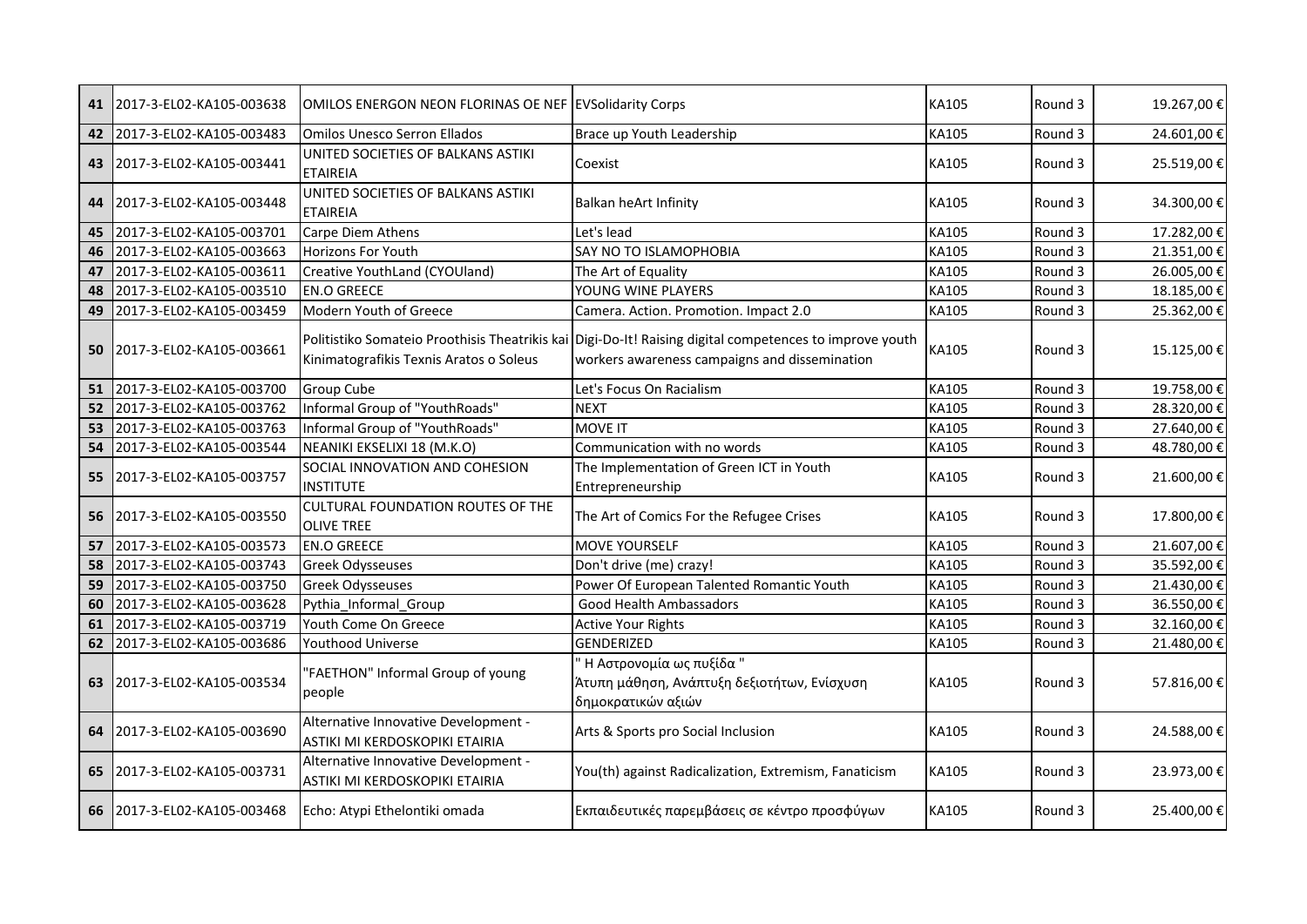| 67 | 2017-3-EL02-KA105-003718 | <b>EVS Presence</b>                                                    | Make body language your superpower                                   | KA105 | Round 3 | 23.196,00€  |
|----|--------------------------|------------------------------------------------------------------------|----------------------------------------------------------------------|-------|---------|-------------|
| 68 | 2017-3-EL02-KA105-003747 | <b>Greek Odysseuses</b>                                                | Sex and Thess city                                                   | KA105 | Round 3 | 20.730,00€  |
| 69 | 2017-3-EL02-KA105-003672 | Horizons For Youth                                                     | The ones who ROAM                                                    | KA105 | Round 3 | 25.029,00€  |
| 70 | 2017-3-EL02-KA105-003680 | INSTITOYTO EREVNAS KAI KATARTISIS<br><b>EVROPAIKON THEMATON</b>        | Trip 2 Tolerance: the evolution                                      | KA105 | Round 3 | 18.046,00 € |
| 71 | 2017-3-EL02-KA105-003584 | SINDESMOS SISTIMA KAI GENIA                                            | The Art of Good Life                                                 | KA105 | Round 3 | 28.650,00€  |
| 72 | 2017-3-EL02-KA105-003703 | SOCIAL INNOVATION AND COHESION<br><b>INSTITUTE</b>                     | Food, Culture and Society: Food is Our Culture                       | KA105 | Round 3 | 12.670,00€  |
| 73 | 2017-3-EL02-KA105-003536 | Society in Progress                                                    | Κτίζοντας "πολιτιστικές γειτονιές" μέσα στην πόλη                    | KA105 | Round 3 | 23.788,00 € |
| 74 | 2017-3-EL02-KA105-003463 | Civil Education & Training Platform - Hellas                           | Offline - OnLife                                                     | KA105 | Round 3 | 19.372,00€  |
| 75 | 2017-3-EL02-KA105-003745 | <b>Greek Odysseuses</b>                                                | -Alcohol?-No,thnx!                                                   | KA105 | Round 3 | 20.342,00€  |
| 76 | 2017-3-EL02-KA105-003462 | Neomenioi (GR)                                                         | A Paradigm of Anti-Discrimination Awareness                          | KA105 | Round 3 | 21.644,00€  |
| 77 | 2017-3-EL02-KA105-003709 | SOCIAL INNOVATION AND COHESION<br><b>INSTITUTE</b>                     | Art, Business and Culture: The art in Business                       | KA105 | Round 3 | 13.182,00€  |
| 78 | 2017-3-EL02-KA105-003547 | ActArt                                                                 | No more drama queens/no more drama kings                             | KA105 | Round 3 | 27.608,00€  |
| 79 | 2017-3-EL02-KA105-003642 | ANIMA non-profit ngo                                                   | Fight Bullying Now!                                                  | KA105 | Round 3 | 27.845,00 € |
| 80 | 2017-3-EL02-KA105-003596 | <b>Europe Express</b>                                                  | <b>Rural Eco Volunteering</b>                                        | KA105 | Round 3 | 29.923,00€  |
| 81 | 2017-3-EL02-KA105-003575 | <b>Greek Acting Youth</b>                                              | New jobs for you(th) from waste, ethical and creative up-<br>cycling | KA105 | Round 3 | 34.472,00 € |
| 82 | 2017-3-EL02-KA105-003635 | Greek Food Terrain (GFT)                                               | Επιλέξτε μια ελιά                                                    | KA105 | Round 3 | 46.878,00€  |
| 83 | 2017-3-EL02-KA105-003494 | INSTITOUTO POLITISMOU LAOGRAFIAS<br>ATHLITISMOU KAI NEON TEHNOLOGION   | Σπάζοντας το τείχος της ανεργίας                                     | KA105 | Round 3 | 27.692,00 € |
| 84 | 2017-3-EL02-KA105-003486 | PENTHESILEIA                                                           | Transversal 4 employability                                          | KA105 | Round 3 | 20.075,00€  |
| 85 | 2017-3-EL02-KA105-003446 | UNITED SOCIETIES OF BALKANS ASTIKI<br><b>ETAIREIA</b>                  | <b>HOMO VITALIS</b>                                                  | KA105 | Round 3 | 31.700,00 € |
| 86 | 2017-3-EL02-KA105-003681 | <b>INSTITOYTO EREVNAS KAI KATARTISIS</b><br><b>EVROPAIKON THEMATON</b> | NGOs on the Move                                                     | KA105 | Round 3 | 26.409,00€  |
| 87 | 2017-3-EL02-KA105-003671 | KYTTARO ENALLAKTIKON ANAZITISEON<br><b>NEAON KEAN</b>                  | <b>INvent EUROPE</b>                                                 | KA105 | Round 3 | 29.365,00 € |
| 88 | 2017-3-EL02-KA105-003591 | YOUTH CENTER OF CULTURE AND SPORTS<br>K.N.A.P. " HERMES"               | <b>INcreasing Employability in Rural Areas</b>                       | KA105 | Round 3 | 23.865,00 € |
| 89 | 2017-3-EL02-KA105-003736 | Youth Come On Greece                                                   | 3,2,1 Youth                                                          | KA105 | Round 3 | 26.602,00€  |
| 90 | 2017-3-EL02-KA105-003621 | YOUTHphoria                                                            | <b>STOP IT!</b>                                                      | KA105 | Round 3 | 20.106,00€  |
| 91 | 2017-3-EL02-KA105-003465 | Civil Education & Training Platform - Hellas                           | European heArts - Integration pArts                                  | KA105 | Round 3 | 18.526,00 € |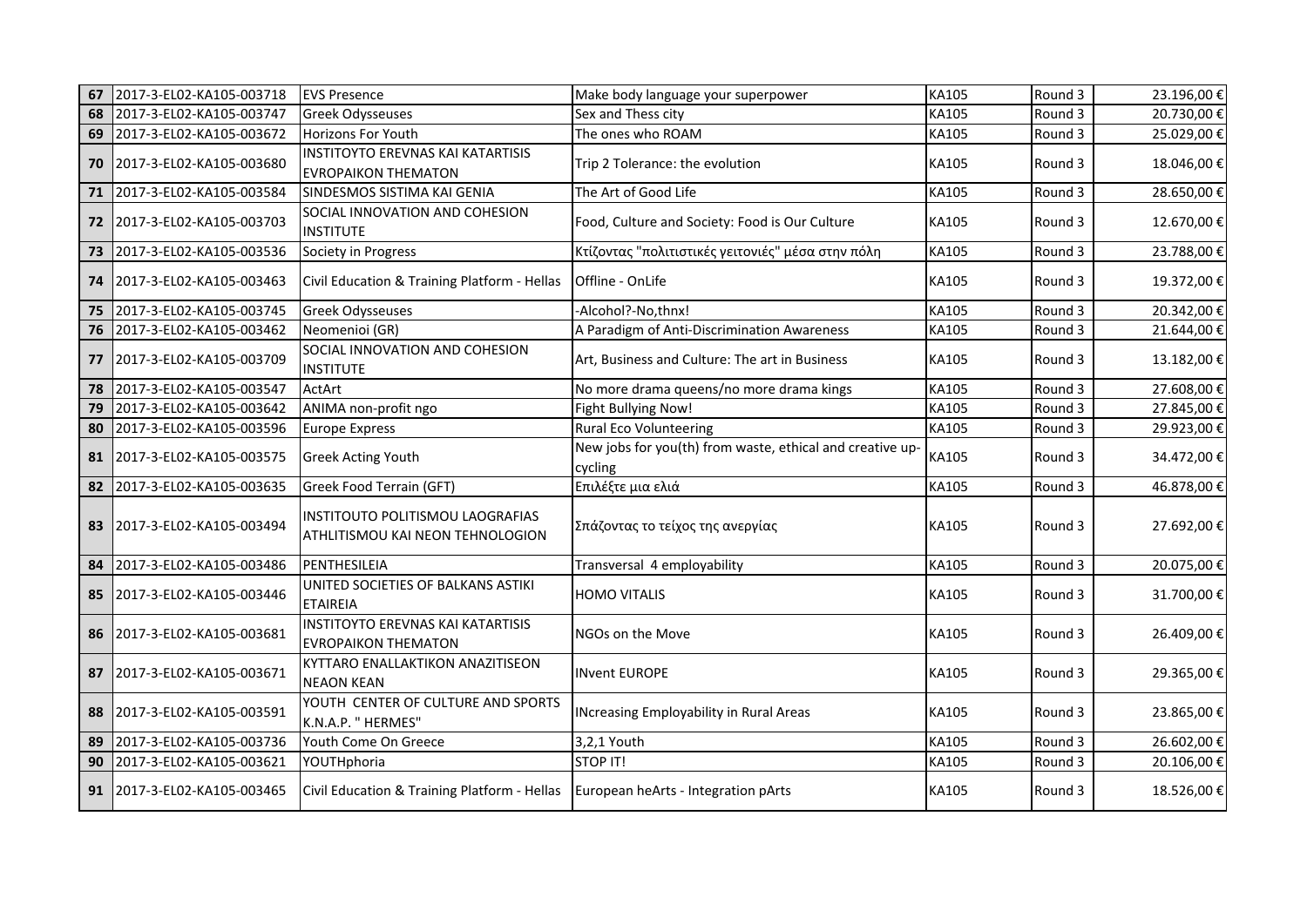| 92         | 2017-3-EL02-KA105-003660     | Echodrama Cultural Group                                               | Fostering Integration Through Performing Arts Activities                                        | KA105 | Round 3 | 58.740,00€  |
|------------|------------------------------|------------------------------------------------------------------------|-------------------------------------------------------------------------------------------------|-------|---------|-------------|
| 93         | 2017-3-EL02-KA105-003587     | <b>Humanity and Youth</b>                                              | Let's build a welcoming society: Welcome Manifesto for<br>refugees, migrants and asylum seekers | KA105 | Round 3 | 28.828,00 € |
| 94         | 2017-3-EL02-KA105-003684     | <b>MONOPATIA ALLILEGIIS</b>                                            | Inclusive 3D to be                                                                              | KA105 | Round 3 | 31.461,00€  |
| 95         | 2017-3-EL02-KA105-003505     | Youth Center of Epirus                                                 | Employability UP                                                                                | KA105 | Round 3 | 18.325,00€  |
| 96         | 2017-3-EL02-KA105-003706     | iBus                                                                   | Start up throught journalismjust do it                                                          | KA105 | Round 3 | 32.324,00€  |
| 97         | 2017-3-EL02-KA105-003553     | SYLLOGOS G.& KHD.AMEA N.FTHIOTIDAS                                     | ΑΘΛΗΤΙΣΜΟΣ ΙΣΩΝ ΕΥΚΑΙΡΙΩΝ                                                                       | KA105 | Round 3 | 19.467,00€  |
| 98         | 2017-3-EL02-KA105-003723     | Alternative Innovative Development -<br>ASTIKI MI KERDOSKOPIKI ETAIRIA | Preparing Youth Foundations                                                                     | KA105 | Round 3 | 23.076,00 € |
| 99         | 2017-3-EL02-KA105-003599     | DIETHNES KENTRO GIA TI VIOSIMI<br><b>ANAPTYXI</b>                      | Social Entrepreneurship-new ideas for better European<br>future                                 | KA105 | Round 3 | 26.060,00€  |
|            | 100 2017-3-EL02-KA105-003518 | SOCIAL YOUTH DEVELOPMENT CIVIL<br><b>NONPROFIT SOCIETY</b>             | Youth Green Light                                                                               | KA105 | Round 3 | 24.160,00€  |
| 101        | 2017-3-EL02-KA105-003497     | Youth Come On Greece                                                   | Improve Your Action                                                                             | KA105 | Round 3 | 36.032,00€  |
|            | 102 2017-3-EL02-KA105-003629 | Youthnet Hellas                                                        | wOrLD is the new trend                                                                          | KA105 | Round 3 | 12.924,00€  |
|            | 103 2017-3-EL02-KA105-003597 | DIETHNES KENTRO GIA TI VIOSIMI<br><b>ANAPTYXI</b>                      | VUCA ON! Quality Education for All                                                              | KA105 | Round 3 | 29.380,00€  |
|            | 104 2017-3-EL02-KA105-003667 | SOCIAL INNOVATION AND COHESION<br><b>INSTITUTE</b>                     | Learn and Spread Sustainable Tourism Operational<br>Principles                                  | KA105 | Round 3 | 16.560,00€  |
|            | 105 2017-3-EL02-KA105-003457 | UNITED SOCIETIES OF BALKANS ASTIKI<br><b>ETAIREIA</b>                  | Keep it up! :)                                                                                  | KA105 | Round 3 | 54.330,00 € |
| 106        | 2017-3-EL02-KA105-003604     | <b>Youthood Universe</b>                                               | IT'S ALL GREEK TO ME                                                                            | KA105 | Round 3 | 19.439,00€  |
| 107        | 2017-3-EL02-KA105-003620     | YOUTHphoria                                                            | VoluntACT                                                                                       | KA105 | Round 3 | 22.440,00€  |
| 108        | 2017-3-EL02-KA105-003513     | <b>EN.O GREECE</b>                                                     | YOUTH HUB                                                                                       | KA105 | Round 3 | 16.360,00€  |
|            | 109 2017-3-EL02-KA105-003495 | INSTITOUTO POLITISMOU LAOGRAFIAS<br>ATHLITISMOU KAI NEON TEHNOLOGION   | Περιπατητική Μάθηση                                                                             | KA105 | Round 3 | 20.616,00€  |
| <b>110</b> | 2017-3-EL02-KA105-003532     | <b>MATAROA</b>                                                         | Coding Training Initiative 1.0                                                                  | KA105 | Round 3 | 18.597,00€  |
| 111        | 2017-3-EL02-KA105-003545     | Votsis Youth in Action Club                                            | Standing on my feet                                                                             | KA105 | Round 3 | 29.538,00€  |
| 112        | 2017-3-EL02-KA105-003490     | DreamTeam                                                              | Everybody has a story                                                                           | KA105 | Round 3 | 19.490,00€  |
|            | 113 2017-3-EL02-KA105-003492 | INSTITOUTO POLITISMOU LAOGRAFIAS<br>ATHLITISMOU KAI NEON TEHNOLOGION   | Volunteering as a way of life                                                                   | KA105 | Round 3 | 26.886,00 € |
|            | 114 2017-3-EL02-KA105-003507 | <b>EN.O GREECE</b>                                                     | Step Up to Stand Out                                                                            | KA105 | Round 3 | 25.297,00€  |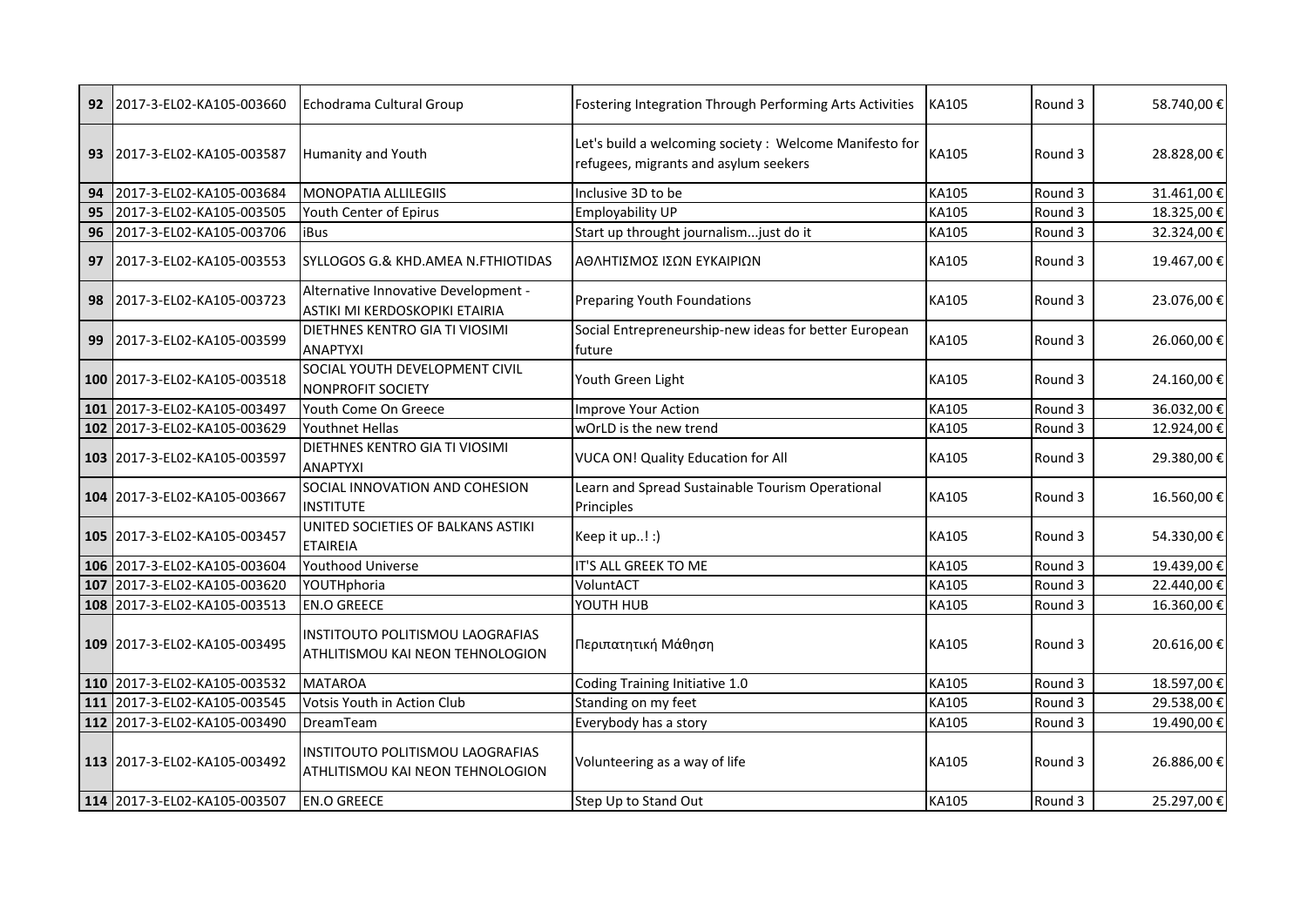|     | 115 2017-3-EL02-KA105-003600 | INTERACTIVE MEDIA KNOWLEDGE<br>TRANSFER INTERMEDIAKT                                                                                                                      | Enhancing Entrepreneurship Skills Through Applied<br>Improvisational Theatre           | KA105 | Round 3 | 31.681,00€  |
|-----|------------------------------|---------------------------------------------------------------------------------------------------------------------------------------------------------------------------|----------------------------------------------------------------------------------------|-------|---------|-------------|
|     | 116 2017-3-EL02-KA105-003504 | SOLIDARITY MISSION CIVIL NON PROFIT<br><b>COMPANY</b>                                                                                                                     | Make it Work                                                                           | KA105 | Round 3 | 59.430,00€  |
|     | 117 2017-3-EL02-KA105-003479 | Civil Education & Training Platform - Hellas                                                                                                                              | EuroLOCAL                                                                              | KA105 | Round 3 | 22.069,00€  |
|     | 118 2017-3-EL02-KA105-003610 | MEDIA TERRA NEA ASTIKI MI KERDOSKOPIKI<br><b>ETAIRIA</b>                                                                                                                  | Agora Reborn                                                                           | KA105 | Round 3 | 20.096,00€  |
|     | 119 2017-3-EL02-KA105-003608 | <b>Omilos Unesco Serron Ellados</b>                                                                                                                                       | Πολιτιστική - Τουριστική Επιχειρηματικότητα                                            | KA105 | Round 3 | 32.830,00€  |
|     | 120 2017-3-EL02-KA105-003577 | KYTTARO ENALLAKTIKON ANAZITISEON<br><b>NEAON KEAN</b>                                                                                                                     | Learn to Live Together                                                                 | KA105 | Round 3 | 36.120,00€  |
|     | 121 2017-3-EL02-KA105-003618 | Pythia Informal Group                                                                                                                                                     | <b>3D Rolling Stones</b>                                                               | KA105 | Round 3 | 36.550,00€  |
|     | 122 2017-3-EL02-KA105-003508 | You in Europe                                                                                                                                                             | PLAY WITH ME & LEARN FROM ME                                                           | KA105 | Round 3 | 22.120,00€  |
|     | 123 2017-3-EL02-KA105-003480 | Civil Education & Training Platform - Hellas                                                                                                                              | Crowdfunding - An alternative way to fund your NGO's<br>activities                     | KA105 | Round 3 | 22.303,00€  |
|     | 124 2017-3-EL02-KA105-003649 | NEOI ELLADOS SE EYROPAIKI DRASI                                                                                                                                           | <b>EcoFriends</b>                                                                      | KA105 | Round 3 | 29.930,00€  |
|     | 125 2017-3-EL02-KA105-003673 | <b>CULTURAL ASSOCIATION OF WOMEN'S</b><br><b>PANORAMAS</b>                                                                                                                | «ΕΡΓΑΣΤΗΡΙ ΕΠΙΧΕΙΡΗΜΑΤΙΚΟΤΗΤΑΣ ΓΙΑ ΝΕΟΥΣ ΑΓΡΟΤΕΣ:<br>Ενημερώνω - ενθαρρύνω – επιχειρώ» | KA105 | Round 3 | 10.650,00€  |
|     | 126 2017-3-EL02-KA105-003563 | ActArt                                                                                                                                                                    | Inclusion in Action                                                                    | KA105 | Round 3 | 24.941,00€  |
| 127 | 2017-3-EL02-KA105-003526     | <b>IASIS</b>                                                                                                                                                              | Drama Work Therapy                                                                     | KA105 | Round 3 | 23.898,00€  |
|     | 128 2017-3-EL02-KA105-003756 | Athlitikos Syllogos Ipethrion Drastiriotiton<br>Thessalonikis                                                                                                             | Youth experience of living in islands and other isolated<br>areas in Europe            | KA105 | Round 3 | 16.420,00€  |
|     | 129 2017-3-EL02-KA105-003712 | FARIS KALAMATA MUNICIPALITY<br><b>BENEFICIARY ORGANISATION</b>                                                                                                            | <b>Musical Smiles</b>                                                                  | KA105 | Round 3 | 32.472,00 € |
|     | 130 2017-3-EL02-KA105-003708 | Pandora society role playing club                                                                                                                                         | Ταξίδι στον Ευρωπαϊκό πολιτισμό μέσω των παιχνιδιών<br>ρόλων                           | KA105 | Round 3 | 44.076,00€  |
|     | 131 2017-3-EL02-KA105-003539 | <b>MONOPATIA ALLILEGIIS</b>                                                                                                                                               | Power of time in EVS                                                                   | KA105 | Round 3 | 37.760,00€  |
|     | 132 2017-3-EL02-KA105-003616 | ASSOCIATION OF PARENTS AND FRIENDS<br>OF PEOPLE WITH AUTISM DISORDERS OF<br>RETHYMNO Association of Parents and<br>Friends of people with Autism disorders of<br>Rethymno | ΑΠΟ ΤΗΝ ΠΑΡΟΧΗ ΦΡΟΝΤΙΔΑΣ ΣΤΗΝ ΑΠΑΣΧΟΛΗΣΗ                                               | KA105 | Round 3 | 6.120,00€   |
|     | 133 2017-3-EL02-KA105-003612 | Athens Youth And Democracy Group                                                                                                                                          | Diversity is No Adversity                                                              | KA105 | Round 3 | 12.876,00€  |
|     | 134 2017-3-EL02-KA105-003530 | Drasi gia tin agria zoi                                                                                                                                                   | Επανένταξη άγριων ζώων                                                                 | KA105 | Round 3 | 18.826,00€  |
|     | 135 2017-3-EL02-KA105-003542 | Pan-Hellenic Federation of Cultural Cretan<br>Societies                                                                                                                   | Η ΠΟΛΙΤΙΣΤΙΙΚΗ ΚΛΗΡΟΝΟΜΙΑ ΤΗΣ ΜΕΣΟΓΕΙΟΥ                                                | KA105 | Round 3 | 25.930,00€  |
|     | 136 2017-3-EL02-KA105-003630 | Group of Performative and Fine Arts<br>Creativity "Skias Onar"                                                                                                            | Flowing traditions                                                                     | KA105 | Round 3 | 14.624,00€  |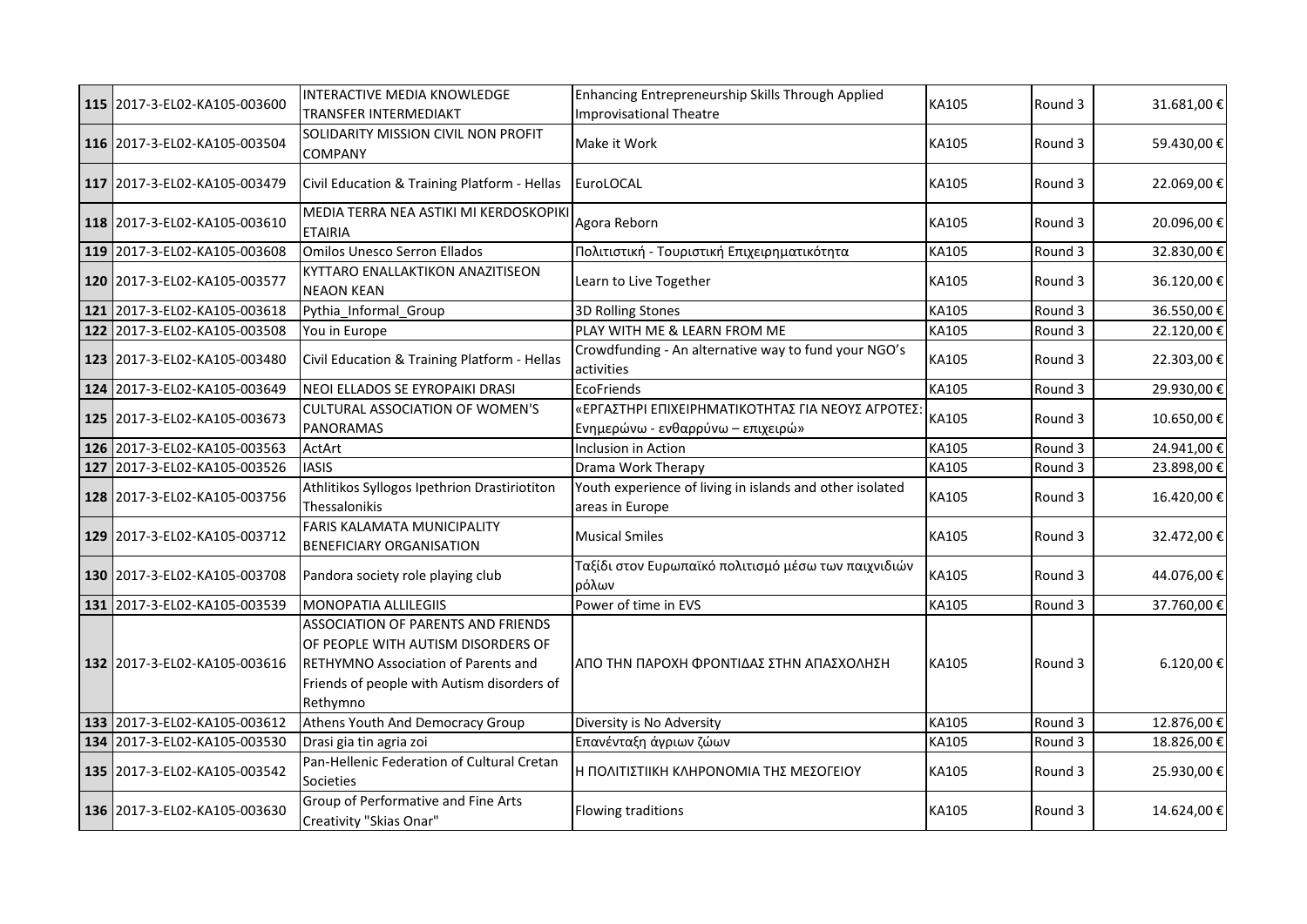| 137 | 2017-3-EL02-KA105-003651     | CULTURAL FOUNDATION ROUTES OF THE<br><b>OLIVE TREE</b>                | Tech it Down                                                                      | KA105        | Round 3 | 15.425,00 €  |
|-----|------------------------------|-----------------------------------------------------------------------|-----------------------------------------------------------------------------------|--------------|---------|--------------|
| 138 | 2017-3-EL02-KA105-003503     | 4YOUTH                                                                | Europe4Youth                                                                      | KA105        | Round 3 | 28.410,00€   |
|     | 139 2017-3-EL02-KA105-003571 | INTERACTIVE MEDIA KNOWLEDGE<br>TRANSFER INTERMEDIAKT                  | STEAM Teamwork Job Application or/and Creation                                    | KA105        | Round 3 | 27.927,00€   |
|     | 140 2017-3-EL02-KA105-003654 | KENTRO DIA VIOU MATHISIS "DIAVIMA"                                    | Start you up!                                                                     | KA105        | Round 3 | 16.660,00€   |
| 141 | 2017-3-EL02-KA105-003737     | SINDESMOS SISTIMA KAI GENIA                                           | Youth Make it Better                                                              | KA105        | Round 3 | 7.345,00€    |
| 142 | 2017-3-EL02-KA205-003669     | <b>Active Citizens Partnership</b>                                    | EmployBOT                                                                         | <b>KA205</b> | Round 3 | 240.360,00€  |
|     | 143 2017-3-EL02-KA205-003633 | ARISTOTELIO PANEPISTIMIO<br><b>THESSALONIKIS</b>                      | Alzheimer-Care-Train                                                              | <b>KA205</b> | Round 3 | 254.310,00€  |
|     | 144 2017-3-EL02-KA205-003624 | LABORATORY OF INTELLECTUAL AND<br><b>INDUSTRIAL PROPERTY</b>          | Transition planning for young migrants into the labour<br>market                  | <b>KA205</b> | Round 3 | 233.935,00 € |
|     | 145 2017-3-EL02-KA205-003555 | THREE THIRDS SOCIETY                                                  | Youth Community Learning Centers                                                  | <b>KA205</b> | Round 3 | 216.554,00€  |
|     | 146 2017-3-EL02-KA205-003541 | ATTIKO VOCATIONAL TRAINING CENTRE                                     | individualised Career Advise for iNtegration                                      | KA205        | Round 3 | 284.666,00€  |
| 147 | 2017-3-EL02-KA205-003572     | DIMITRA EKPAIDITIKI SIMVILITIKI AE                                    | Youth Entrepreneurship Advanced Pathway                                           | <b>KA205</b> | Round 3 | 244.147,00€  |
|     | 148 2017-3-EL02-KA205-003682 | Athlitikos Syllogos Ipethrion Drastiriotiton<br>Thessalonikis         | Equal in Blue                                                                     | <b>KA205</b> | Round 3 | 285.206,00€  |
|     | 149 2017-3-EL02-KA205-003521 | Changing myself I change the world!                                   | Exchanging knowledge about educational inclusion                                  | KA205        | Round 3 | 100.390,00€  |
|     | 150 2017-3-EL02-KA205-003470 | PANEPISTIMIO PATRON                                                   | Win-Win situation: when youth being trained,<br>professional skills enforced.     | <b>KA205</b> | Round 3 | 280.063,00€  |
| 151 | 2017-3-EL02-KA205-003590     | <b>IMPACT HUB LABS</b>                                                | Social Entrepreneurship Lab Europe                                                | <b>KA205</b> | Round 3 | 285.063,00€  |
|     | 152 2017-3-EL02-KA205-003606 | INTERACTIVE MEDIA KNOWLEDGE<br>TRANSFER INTERMEDIAKT                  | IT in Action: Opening Horizons for Young Refugees Using<br>Information Technology | <b>KA205</b> | Round 3 | 59.360,00€   |
|     | 153 2017-3-EL02-KA205-003458 | <b>INSTITOUTO ANAPTIXIS</b><br>EPICHEIRIMATIKOTITAS ASTIKI ETAIREIA   | Start-up Right - Competences and Skills for Young<br>Entrepreneurs                | <b>KA205</b> | Round 3 | 223.220,00 € |
|     | 154 2017-3-EL02-KA205-003668 | <b>INSTITOUTO EKPAIDEFTIKOU KAI</b><br>EPAGGELMATIKOU PROSANATOLISMOU | Enhancing Youth Work through Mentoring Skills                                     | <b>KA205</b> | Round 3 | 275.585,00€  |
|     | 155 2017-3-EL02-KA205-003710 | TECHNOLOGIKO EKPAIDEFTIKO IDRYMA<br>(TEI) DYTIKIS ELLADAS             | Boost Business Intelligence Skills for Youth                                      | <b>KA205</b> | Round 3 | 226.755,00€  |
|     | 156 2017-3-EL02-KA205-003561 | NATIONAL TECHNICAL UNIVERSITY OF<br><b>ATHENS - NTUA</b>              | 'Green" Women Engineers                                                           | <b>KA205</b> | Round 3 | 270.064,00€  |
|     | 157 2017-3-EL02-KA205-003656 | INTERACTIVE MEDIA KNOWLEDGE<br>TRANSFER INTERMEDIAKT                  | YOU-ME: Media and News Literacy for Youth                                         | KA205        | Round 3 | 245.950,00€  |